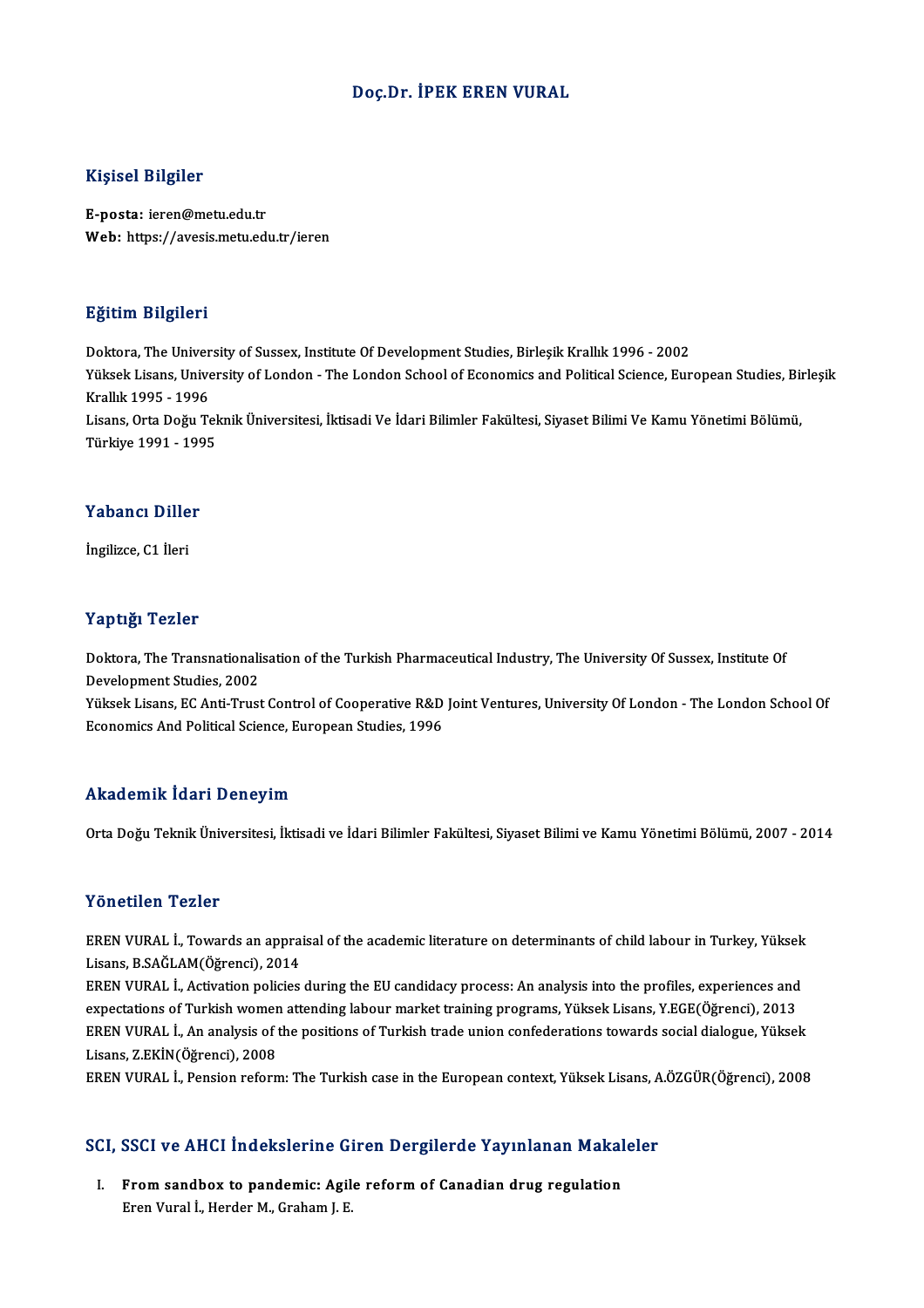Health Policy, cilt.125, sa.9, ss.1115-1120, 2021 (SCI Expanded İndekslerine Giren Dergi)<br>Transponanov tao little, tao late? Why and how Health Canada should make elij

- Health Policy, cilt.125, sa.9, ss.1115-1120, 2021 (SCI Expanded Indekslerine Giren Dergi)<br>II. Transparency too little, too late? Why and how Health Canada should make clinical data and<br>Regulatery degision making anon to se Health Policy, cilt.125, sa.9, ss.1115-1120, 2021 (SCI Expanded Indekslerine Gir<br>Transparency too little, too late? Why and how Health Canada should<br>regulatory decision-making open to scrutiny in the face of COVID-19<br>Edmon Transparency too little, too late? Why and how Health Canada should make clinical d<br>regulatory decision-making open to scrutiny in the face of COVID-19<br>Edmonds S., Macgregor A., Doll A., Vural İ., Graham J., Fierlbeck K., regulatory decision-making open to scrutiny in the face of COVID-19<br>Edmonds S., Macgregor A., Doll A., Vural İ., Graham J., Fierlbeck K., Lexchin J., Doshi P., Herder M. Edmonds S., Macgregor A., Doll A., Vural İ., Graham J., Fierlbeck K., Lexchin J., Doshi P., Herder M.<br>Journal of Law and the Biosciences, cilt.7, sa.1, 2020 (SCI Expanded Indekslerine Giren Dergi)<br>III. Financialisation in
- Journal of Law and the Biosciences, cilt.7, sa.1, 2020 (SCI Expanded Indekslerine Giren Dergi)<br>Financialisation in health care: An analysis of private equity fund investments in T<br>EREN VURAL I.<br>SOCIAL SCIENCE & MEDICINE, c Financialisation in health care: An analysis of private equity fund investments<br>EREN VURAL İ.<br>SOCIAL SCIENCE & MEDICINE, cilt.187, ss.276-286, 2017 (SCI İndekslerine Giren Dergi)<br>Demestis senteurs of slebel regulation: Und

EREN VURAL İ.<br>SOCIAL SCIENCE & MEDICINE, cilt.187, ss.276-286, 2017 (SCI İndekslerine Giren Dergi)<br>IV. Domestic contours of global regulation: Understanding the policy changes on pharmaceutical<br>natants in India and Tur SOCIAL SCIENCE & MEDICINE, c<br>Domestic contours of global<br>patents in India and Turkey<br>Eren Vural i Domestic conditional<br>Extents in I.<br>Extinue of Inte patents in India and Turkey<br>Eren-Vural İ.<br>Review of International Political Economy, cilt.14, sa.1, ss.105-142, 2007 (SSCI İndekslerine Giren Dergi)

### Diğer Dergilerde Yayınlanan Makaleler

- I. Comparative Perspective on Financial Systemin the EU, Country Report on Turkey TOPAL YILMAZ A., YALMANAN MARATENEN<br>Comparative Perspective on Financial System in the EU, Country Report on Turkey<br>TOPAL YILMAZ A., YALMAN O. G. , BEDİRHANOĞLU TOKER P., EREN VURAL İ., CÖMERT H., Demizöz D., Erdem N., Comparative Perspective on Final<br>TOPAL YILMAZ A., YALMAN O. G. , BEI<br>güngen A. R. , Marois T., Türel o., et al.<br>Feonnanore 2012 (Helsmair Dergi) TOPAL YILMAZ A., YALMAN O. G. , BE<br>güngen A. R. , Marois T., Türel o., et al<br>Econpapers, 2012 (Hakemsiz Dergi)<br>A Bolitical Economy of the reson güngen A. R. , Marois T., Türel o., et al.<br>Econpapers, 2012 (Hakemsiz Dergi)<br>II. A Political Economy of the recent Changes in the Pharmaceutical Patent Policies across the<br>Developing World and Turkey
- Econpapers, 2012 (Hakemsiz Derg<br>A Political Economy of the rece<br>Developing World and Turkey<br>EPEN VURAL İ A Political Ecc<br>Developing W<br>EREN VURAL İ.<br>METU Studios i Developing World and Turkey<br>EREN VURAL İ.<br>METU Studies in Development, cilt.34, sa.2, ss.337-385, 2007 (Diğer Kurumların Hakemli Dergileri)<br>Befah Devleti ve Sosyal Belitikalar EREN VURAL İ.<br>METU Studies in Development, cilt.34, s<br>III. Refah Devleti ve Sosyal Politikalar<br>EREN VURAL İ.
- METU Studies i<mark><br>Refah Devleti</mark><br>EREN VURAL İ.<br>Toplum ve Heli Refah Devleti ve Sosyal Politikalar<br>EREN VURAL İ.<br>Toplum ve Hekim, cilt.20, sa.1, ss.20-27, 2005 (Diğer Kurumların Hakemli Dergileri)<br>Colismekte olan ülkeler ve Türkiye de İleş Ününlerine Yönelik Fikri Mülkiy
- EREN VURAL İ.<br>Toplum ve Hekim, cilt.20, sa.1, ss.20-27, 2005 (Diğer Kurumların Hakemli Dergileri)<br>IV. Gelişmekte olan ülkeler ve Türkiye de İlaç Ürünlerine Yönelik Fikri Mülkiyet Rejimi Değişikliklerinin<br>Siyasal İltisad Toplum ve Hekim<br>Gelişmekte olar<br>Siyasal İktisadı<br>EREN VURALİ Gelişmekte ol:<br>Siyasal İktisad<br>EREN VURAL İ.<br>Tonlum ve Heli Siyasal İktisadı<br>EREN VURAL İ.<br>Toplum ve Hekim, cilt.19, sa.5, ss.383-393, 2004 (Diğer Kurumların Hakemli Dergileri)

## Kitap & Kitap Bölümleri

Itap & Kitap Bölümleri<br>I. Restricted but significant:Financialisation of Households and Retail Banking Activities in Turkey<br>RERN VURAL İ p & marp 25<br>Restricted but<br>EREN VURAL İ.<br>The Political Fe Restricted but significant:Financialisation of Households and Retail Banking Activities in Turkey<br>EREN VURAL İ.<br>The Political Economy of Financial Transformation in Turkey, G, Yalman, T. Marois, A.R.Gungen, Editör, Routled

EREN VURAL İ.<br>The Political Economy of Financial Transformation in Turkey, G, Yalman, T. Marois, A.R.Gungen, Editör, Routledge,<br>OXON, ss.269-290, 2018 The Political Economy of Financial Transformation in Turkey, G, Yalman, T. Marois, A.R.Gungen, Editör, Routle<br>OXON, ss.269-290, 2018<br>II. Politics, Reforms, and Regulation of Pharma Prices and Expenditures in Turkey over th

OXON, ss.269-2<br>Politics, Refor<br>EREN VURAL İ.<br>Pharmaqquitçal Politics, Reforms, and Regulation of Pharma Prices and Expenditures in Turkey over the 2000s.<br>EREN VURAL İ.<br>Pharmaceutical Prices in the 21st Century, Z.-U.-D. Babar, Editör, Springer International Publishing, ss.267-295,<br>

EREN<br>Pharm<br>2015<br>ilos S Pharmaceutical Prices in the 21st Century, Z.-U.-D. Babar, Editör, Springer International Publishing, ss.267-295,<br>2015<br>III. İlaç Sanayiinde Fikri Mülkiyet Hakları Rejimi ile İlgili Mücadeleler ve Devletin Uluslararasılaşma

2015<br>III. İlaç Sanayiinde Fikri Mülkiyet Hakları Rejimi ile İlgili Mücadeleler ve Devletin Uluslararasılaşması<br>EREN VURAL İ. İlaç Sanayiinde Fikri Mülkiyet Hakları Rejimi ile İlgili Mücadeleler ve Devletin Uluslararasılaşması<br>EREN VURAL İ.<br>Türkiye de Sağlık Siyaset ve Piyasa, Gülbiye Yenimahalleli Yaşar, Asuman Göksel, Ömür Birler, Editör, Nota

EREN VURAL İ.<br>Türkiye de Sağlık Siyaset v<br>Ankara, ss.125-172, 2015<br>Nealibaralism, Intallast Türkiye de Sağlık Siyaset ve Piyasa, Gülbiye Yenimahalleli Yaşar, Asuman Göksel, Ömür Birler, Editör, Nota Bene<br>Ankara, ss.125-172, 2015<br>IV. Neoliberalism, Intellectual Property Rights and the Turkish Pharmaceutical In

Ankara, ss.125-172, 2015<br>IV. Neoliberalism, Intellectual Property Rights and the Turkish Pharmaceutical Industry in the 2000s.<br>EREN VURAL İ. Neoliberalism, Intellectual Property Rights and the Turkish Pharmaceutical Industry in the 2000s.<br>EREN VURAL İ.<br>The New Political Economy of Pharmaceuticals Production Innovation and TRIPS in the Global South, Hans Löfgren

EREN VURAL İ.<br>The New Political Economy of Pharmaceuticals Production Innovation and TRIPS in th<br>and Owain David Williams, Editör, Palgrave Macmillan, HAMPSHIRE, ss.221-245, 2013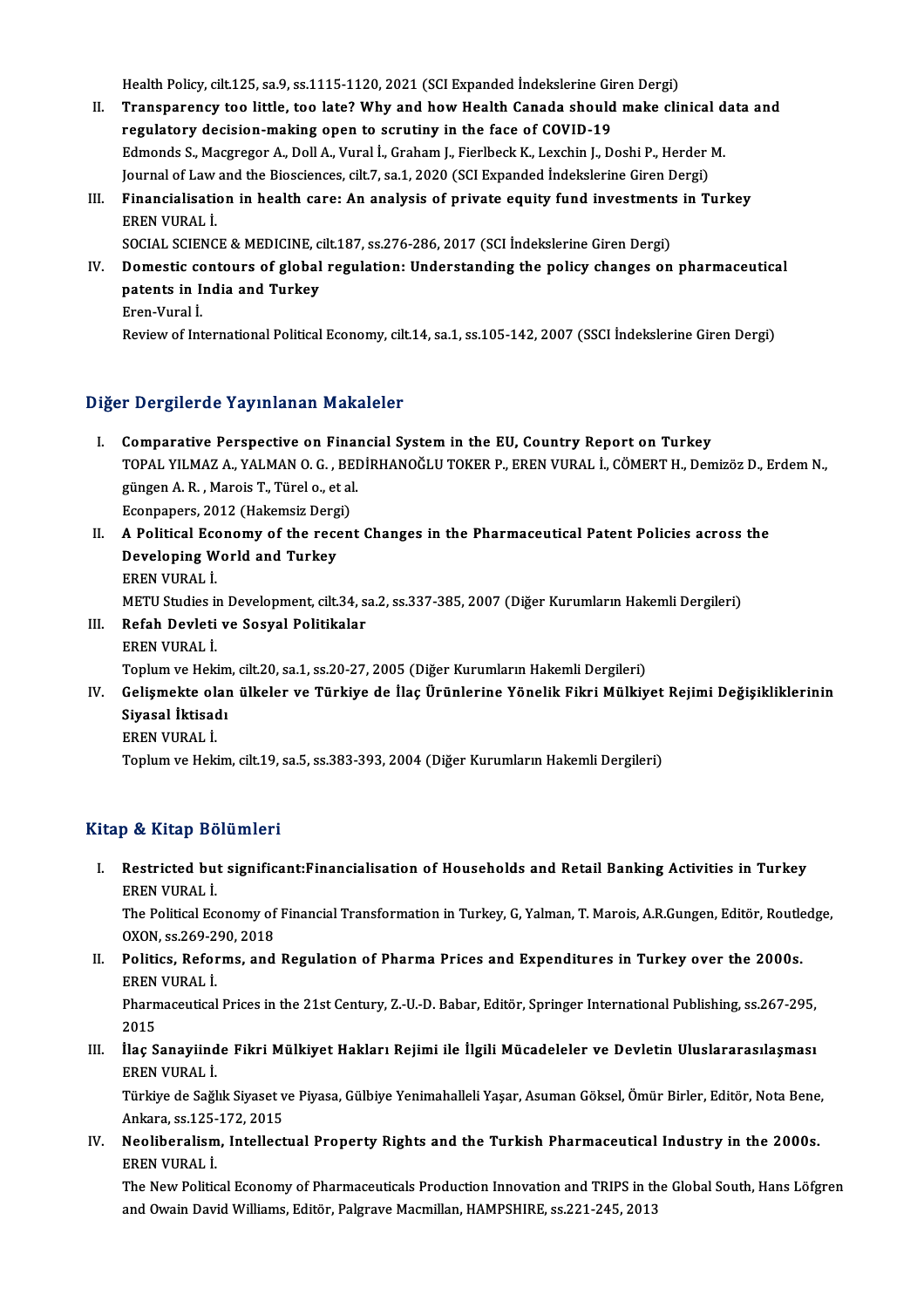V. Converging Europe: Transformation of Social Policy in the Enlarged European Union and in Turkey. Converging Electron<br>EREN VURAL İ.<br>ASUCATE SUPI Converging Europe: Tr<br>EREN VURAL İ.<br>ASHGATE, SURREY, 2011<br>Lisbon Strategy and Se

ASHGATE, SURREY, 2011

EREN VURAL İ.<br>ASHGATE, SURREY, 2011<br>VI. Lisbon Strategy and Social Policy in the Enlarged European Union and in Turkey<br>EREN VURAL İ. Lisbon Strategy and Social Policy in the Enlarged European Union and in Turkey<br>EREN VURAL İ.<br>Converging Europe: Transformation of Social Policy in the Enlarged European Union and in Turkey, Ipek Eren<br>Vural Editär, ASHCATE,

EREN VURAL İ.<br>Converging Europe: Transformation of Social Po<br>Vural, Editör, ASHGATE, SURREY, ss.1-28, 2011<br>Social Qutsomes of the Lisbon Stratogy an Vural, Editör, ASHGATE, SURREY, ss.1-28, 2011

- VII. Social Outcomes of the Lisbon Strategy and Beyond<br>EREN VURAL İ. Social Outcomes of the Lisbon Strategy and Beyond<br>EREN VURAL İ.<br>Converging Europe: Transformation of Social Policy in the Enlarged European Union and in Turkey., Eren Vural , EREN VURAL İ.<br>Converging Europe: Transformation of Social Polic<br>Ipek, Editör, ASHGATE, SURREY, ss.249-261, 2011<br>Siyasal İstikrarın Barlamantar Kökanları'darı Ipek, Editör, ASHGATE, SURREY, ss.249-261, 2011
- VIII. Siyasal İstikrarın Parlementer Kökenleri:İngiltere Üzerine bir Derleme<br>EREN VURAL İ.

Siyasal İstikrarın Parlementer Kökenleri:İngiltere Üzerine bir Derleme<br>EREN VURAL İ.<br>Başkanlık Sistemi ve Türkiye Ülkeler Deneyimler ve Karşılaştırmalı Analiz, İhsan Kamalak, Editör, SODEV Yayinlari,<br>Kalkadan, İstanbul 98. EREN VURAL İ.<br>Başkanlık Sistemi ve Türkiye Ülkele<br>Kalkedon, İstanbul, ss.21-54, 2007

# Kalkedon, İstanbul, ss.21-54, 2007<br>Hakemli Kongre / Sempozyum Bildiri Kitaplarında Yer Alan Yayınlar

akemli Kongre / Sempozyum Bildiri Kitaplarında Yer Alan Yayınlar<br>I. Financialisation and Private Equity Fund Investments in the Turkish Healthcare System<br>FREN VIRAL İ EREN VURAL İ.<br>EREN VURAL İ.<br>7th Annual Can Financialisation and Private Equity Fund Investments in the Turkish Healthcare System<br>EREN VURAL İ.<br>7th Annual Conference of the International Initiative for the Promotion of Political Economy, Lizbon, Portekiz, 7 -<br>09 Fri

EREN VURAL İ<br>7th Annual Co<br>09 Eylül 2016<br>Neoliberalizm Tth Annual Conference of the International Initiative for the Promotion of Politic:<br>09 Eylül 2016<br>II. Neoliberalizm Fikri Mülkiyet Hakları ve2000 liyıllarda Türk İlaç Sanayii<br>EREN VURAL İ

09 Eylül 2016<br>Neoliberalizm<br>EREN VURAL İ.<br>12 Sesvel Bilim Neoliberalizm Fikri Mülkiyet Hakları ve2000 liyıllarda Tü<br>EREN VURAL İ.<br>13. Sosyal Bilimler Kongresi, Ankara, Türkiye, 4 - 06 Aralık 2013<br>A Political Economy of the resent Changes in the Pharma

EREN VURAL İ.<br>13. Sosyal Bilimler Kongresi, Ankara, Türkiye, 4 - 06 Aralık 2013<br>III. A Political Economy of the recent Changes in the Pharmaceutical Patent Policies across the<br>Developing World and Turkey. 13. Sosyal Bilimler Kongresi, Ankar<br>A Political Economy of the rece<br>Developing World and Turkey A Political Ecc<br>Developing W<br>EREN VURAL İ.<br>Pritish Political Developing World and Turkey<br>EREN VURAL İ.<br>British Political Studies Association 54th Annual Conference, LINCOLN, İngiltere, 5 - 08 Nisan 2004<br>Clabalisation and Bolisy Change EREN VURAL İ.<br>British Political Studies Association 5<br>IV. Globalisation and Policy Change

- British Political<br>Globalisation<br>EREN VURAL İ.<br>Polisy and Polit
	- EREN VURAL İ

Policy and Politics International Conference, Policy and Politics in a Globalised World, Bristol, İngiltere, 24 - 26<br>Temmuz 2003

V. Could Corporatist Associations become Effective Channels of Interest Representation The Case of Temmuz 2003<br>Could Corporatist Associations become Ef!<br>Turkish Union of Chamber of Pharmacists<br>FREN VURAL İ Could Corpor<br>Turkish Unior<br>EREN VURAL İ.<br>Middle Fast Stu

Turkish Union of Chamber of Pharmacists<br>EREN VURAL İ.<br>Middle East Studies Association of North America 35th Annual Meeting, San-Francisco, Kostarika, 17 - 21 Kasım EREN<br>Middl<br>2001

# 2001<br>Bilirkişi Raporları

I. Comparative Perspective on Financial Systemin the EU Country Report on Turkey YALMAN O. G. , TOPAL YILMAZ A., BEDİRHANOĞLU TOKER P., CÖMERTH., EREN VURAL İ., EROL I., ERDEMN., Comparative Perspective on Financial Syst<br>YALMAN O.G. , TOPAL YILMAZ A., BEDİRHANOĞ<br>DEMİRÖZ D., GÜNGEN A.R. , YELDAN A.E. , et al.<br>2016 YALM<br>DEMİI<br>2016

# Desteklenen Projeler